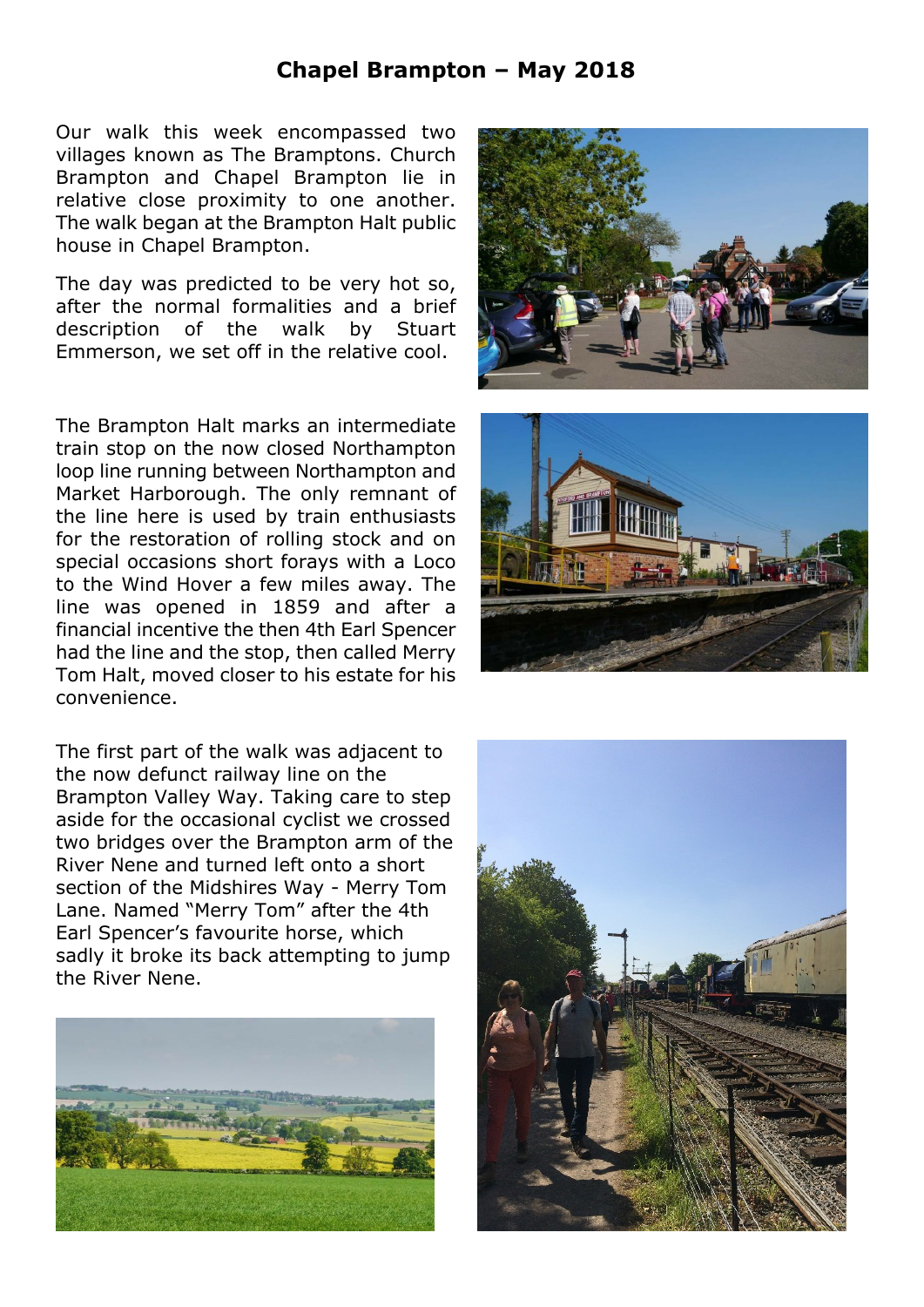



The yellow oil seed rape stretched uphill continuously for two fields before us, its smell, at first pleasantly sweet, soon becoming very strong. With relief, steps then lead us away onto the main Welford Road. The access road to Brampton Hill farm took us to a bridle path where panoramic views through the clear morning air took us across fields as far as Brixworth on the horizon.

Following the bridle way through the farm, the descent to Church Brampton gave equally good views across fields to the west.





Church Brampton has a 13th century church dedicated to Saint Botolph at the far end of the village. Brampton Lane through Church Brampton is busy at all times and it was a relief to leave the single file path into fields once more leading us back to Chapel Brampton. The buildings of Victorian sandstone are a distinctive Spencer estate design. Built in the mid 1800's they were complete with shed and pigsty.